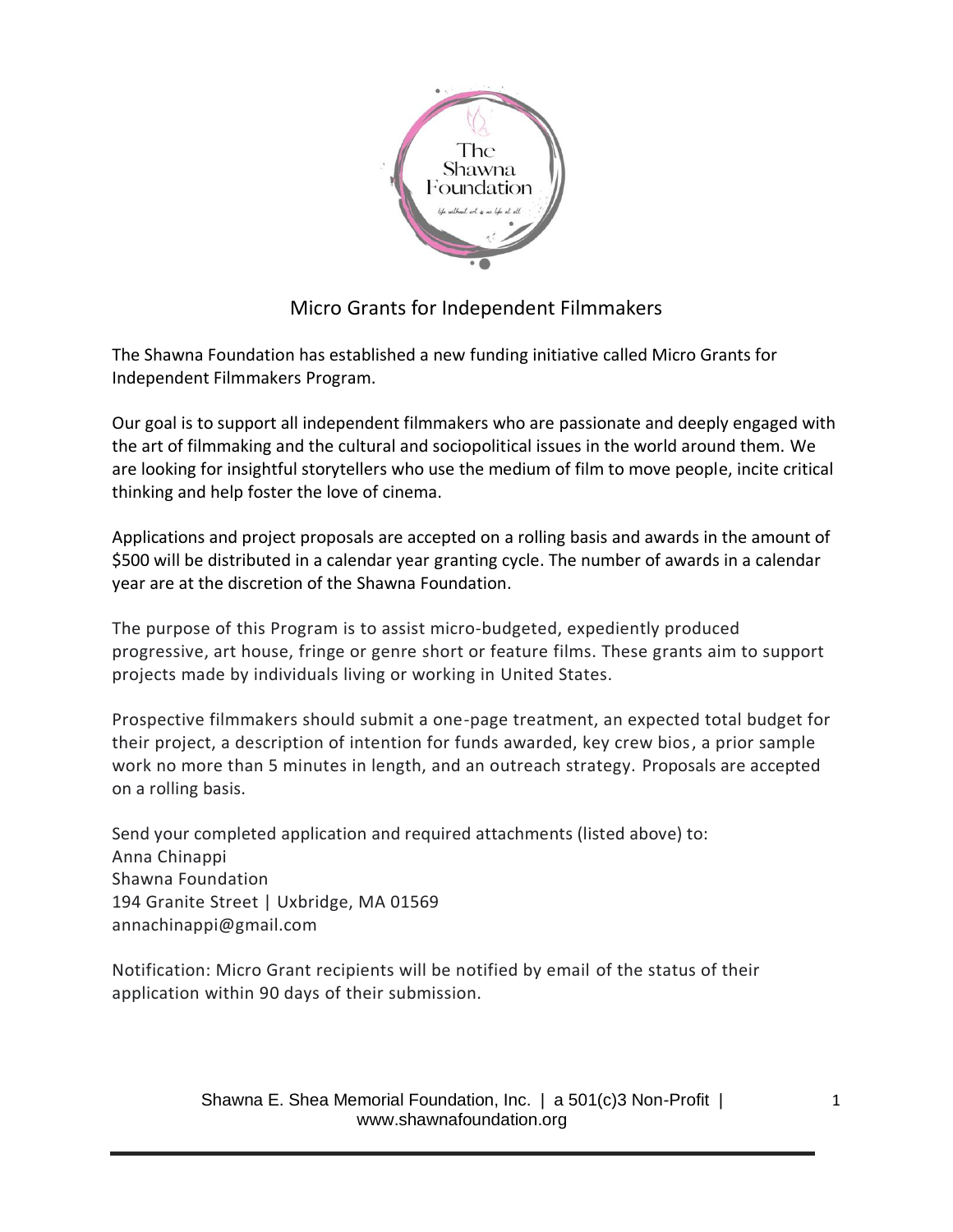Eligibility: Your project must be completed and ready to screen within one year of your award notification. All selected films will screen at the Shawna Shea Film Festival in Massachusetts.

## \*Required

Date of Submission\* \_\_\_\_\_\_\_\_\_\_\_\_\_\_\_\_\_\_\_\_\_\_\_\_\_\_\_\_\_\_\_\_\_\_\_\_\_\_\_\_\_\_\_\_\_\_\_\_\_\_\_\_\_\_\_\_\_\_\_\_\_\_\_\_\_\_\_\_\_\_\_\_\_ Working Project Title \* \_\_\_\_\_\_\_\_\_\_\_\_\_\_\_\_\_\_\_\_\_\_\_\_\_\_\_\_\_\_\_\_\_\_\_\_\_\_\_\_\_\_\_\_\_\_\_\_\_\_\_\_\_\_\_\_\_\_\_\_\_\_\_\_\_\_\_\_\_\_\_\_\_ Name of Director \* \_\_\_\_\_\_\_\_\_\_\_\_\_\_\_\_\_\_\_\_\_\_\_\_\_\_\_\_\_\_\_\_\_\_\_\_\_\_\_\_\_\_\_\_\_\_\_\_\_\_\_\_\_\_\_\_\_\_\_\_\_\_\_\_\_\_\_\_\_\_\_\_\_ Name of Submitter (If different from the director's name) \_\_\_\_\_\_\_\_\_\_\_\_\_\_\_\_\_\_\_\_\_\_\_\_\_\_\_\_\_\_\_\_\_\_\_\_\_\_\_\_\_\_\_\_\_\_\_\_\_\_\_\_\_\_\_\_\_\_\_\_\_\_\_\_\_\_\_\_\_\_\_\_\_ Contact email address \* \_\_\_\_\_\_\_\_\_\_\_\_\_\_\_\_\_\_\_\_\_\_\_\_\_\_\_\_\_\_\_\_\_\_\_\_\_\_\_\_\_\_\_\_\_\_\_\_\_\_\_\_\_\_\_\_\_\_\_\_\_\_\_\_\_\_\_\_\_\_\_\_\_\_ Contact phone number \* \_\_\_\_\_\_\_\_\_\_\_\_\_\_\_\_\_\_\_\_\_\_\_\_\_\_\_\_\_\_\_\_\_\_\_\_\_\_\_\_\_\_\_\_\_\_\_\_\_\_\_\_\_\_\_\_\_\_\_\_\_\_\_\_\_\_\_\_\_\_\_\_\_\_ Contact mailing address \*

Short Synopsis \* (attach separate sheet)

Project Treatment \* (attach separate sheet)

Director's Connection to Subject Matter Please explain your connection to the subject matter of your proposed project, if any.

\_\_\_\_\_\_\_\_\_\_\_\_\_\_\_\_\_\_\_\_\_\_\_\_\_\_\_\_\_\_\_\_\_\_\_\_\_\_\_\_\_\_\_\_\_\_\_\_\_\_\_\_\_\_\_\_\_\_\_\_\_\_\_\_\_\_\_\_\_\_\_\_\_\_

\_\_\_\_\_\_\_\_\_\_\_\_\_\_\_\_\_\_\_\_\_\_\_\_\_\_\_\_\_\_\_\_\_\_\_\_\_\_\_\_\_\_\_\_\_\_\_\_\_\_\_\_\_\_\_\_\_\_\_\_\_\_\_\_\_\_\_\_\_\_\_\_\_\_

\_\_\_\_\_\_\_\_\_\_\_\_\_\_\_\_\_\_\_\_\_\_\_\_\_\_\_\_\_\_\_\_\_\_\_\_\_\_\_\_\_\_\_\_\_\_\_\_\_\_\_\_\_\_\_\_\_\_\_\_\_\_\_\_\_\_\_\_\_\_\_\_\_\_

Shawna E. Shea Memorial Foundation, Inc. | a 501(c)3 Non-Profit | www.shawnafoundation.org

\_\_\_\_\_\_\_\_\_\_\_\_\_\_\_\_\_\_\_\_\_\_\_\_\_\_\_\_\_\_\_\_\_\_\_\_\_\_\_\_\_\_\_\_\_\_\_\_\_\_\_\_\_\_\_\_\_\_\_\_\_\_\_\_\_\_\_\_\_\_\_\_\_\_